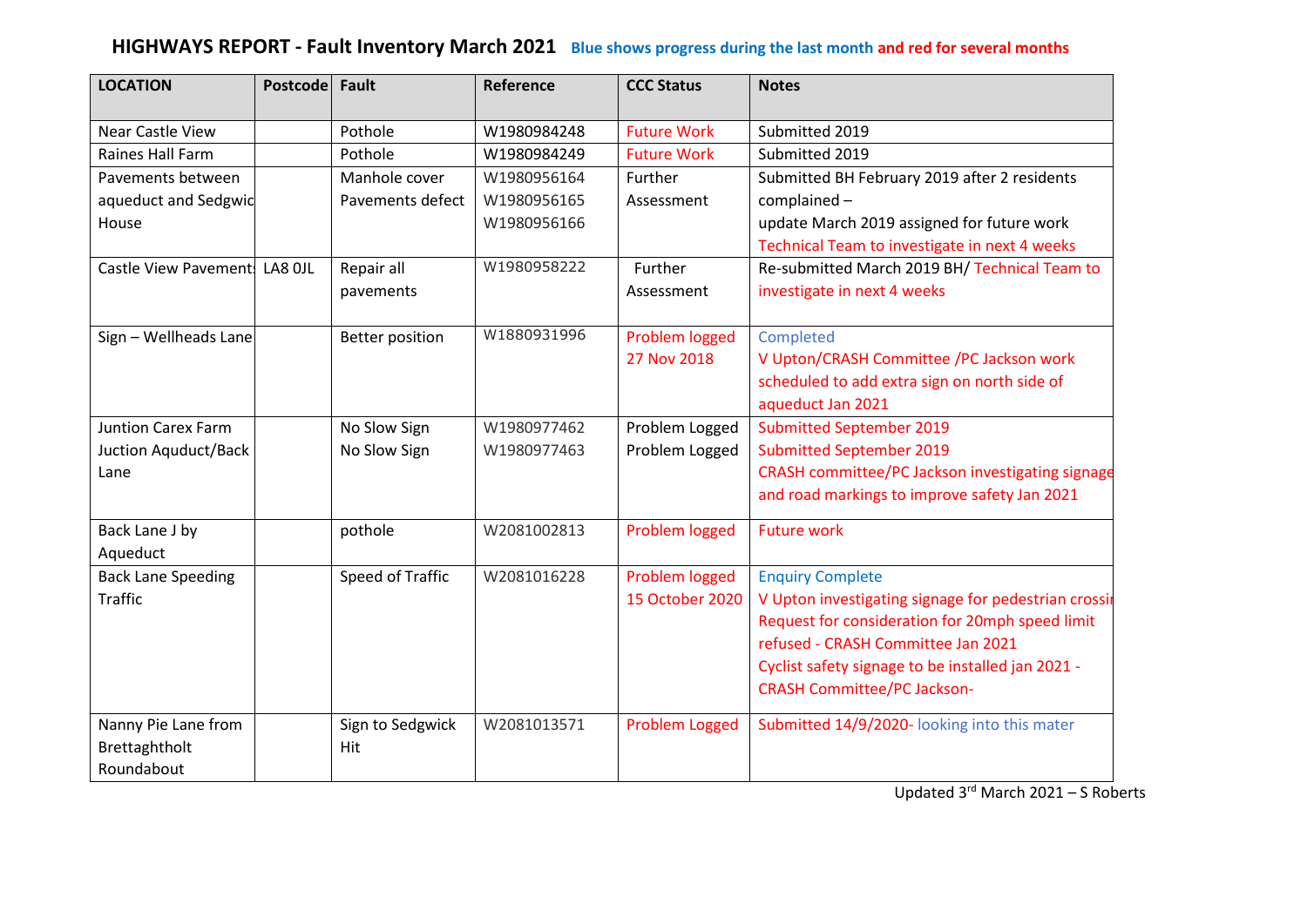The website data show an increase in usage compared to the quieter period over the winter and during lockdown.

I have added guidance about how to get connected to Zoom meetings in anticipation of more residents wanting to attend the Annual Parish Meeting than our usual monthly meetings. I have also begun to add more information about the history of the village including material received from Janet Thompson who has passed on her archives from the period that she was Chair of the Council. Material relevant to the history of the canal and the restoration projects undertaken by residents from 1980-2020 will also be added to the Canal Wildlife Area section. All other sections are up to date.

## **Canal Wildlife Area Report 10/3/21**

- a) The canal is checked regularly by councillors and there are currently no outstanding safety issues. Usage remains at an exceptionally high level as lockdown continues, with both residents and visitors (some of whom who park by the aqueduct) accessing the canal by paths and steps in the village. There is further evidence of cyclists using the path on a daily basis. This is increasing the wear and tear on the path and in parts the surface is becoming very muddy especially in the narrowest sections. We will need to assess it in the summer - it may be possible to top dress the worn sections once volunteering is safe. Unfortunately, dog fouling is evident despite signage being clearly visible. We appreciate local dog owners are acting responsibly and clear up after their dogs, but if it gets worse, especially as the weather improves and more children use the path, we could consult SLDC about ways of dealing with the problem. The wall along the western boundary will need to be assessed when felling has been completed but the post and wire stock proof fence is intact.
- b) James Park, our contractor, has continued to fell the trees earmarked by our woodland manager as and when the weather allows. 4-5 additional trees needed to be felled as they were leaning on the diseased ashes - A.Hearne confirmed this was permissible. He will complete the removal of timber when the fields are dry enough to allow access. The Back Lane section will require re-assessing at the next inspection due in September in order to plan the completion of Phase 3 of the CMP long-term management priorities and we may need to fell more ash. We thank Cllr Harvey for the offer of £450 funding towards the £5,000 costs of this felling.
- c) The Canal Wildlife Area Management Plan has been amended to record the current felling work and the review date has been changed from July to September/October to coincide with the recommended time to review Ash Die Back.
- d) Cyclists continue to use the Canal Path on a daily basis and this is contributing significantly to the damage to the surface (see above). We have received complaints from a resident regarding cyclists regularly using a private drive to leave and join the canal footpath. The resident has been verbally abused when trying to prevent them from entering what is his garden.

## e) LCRP issues

i) Council is requested to note the summary of the interim report of the User Survey carried out in 2020 to monitor usage of the whole Kendal to Crooklands section. It reflects increased usage, especially during lockdown with 33% of respondents using it more. It indicates 20% users live very close to the canal, while a further 33% live within a mile, (which leaves almost half or 47% of visitors not being local residents). 7% use it to travel from A to B, 16% for jogging, 35% dog walking and the rest for various nature/leisure purposes. Cleanliness on the path was referenced by ten respondents who complained about dog poo, horse poo and litter left along the path. The biggest concern amongst users was the condition of some unmaintained sections of the path - too muddy in winter, narrow and overgrown but some respondents expressed concern about possible widening the path because it "will detract from the character of the site and have a negative impact on wildlife." Cycling was "a divisive issue within the survey" with concerns about speeding cyclists (particularly those participating in Sports Cycling which is considered to be out of keeping with the peaceful character of the pathway, and potentially dangerous), motorbikes and horses outnumbered support for a cycle path by 7:1.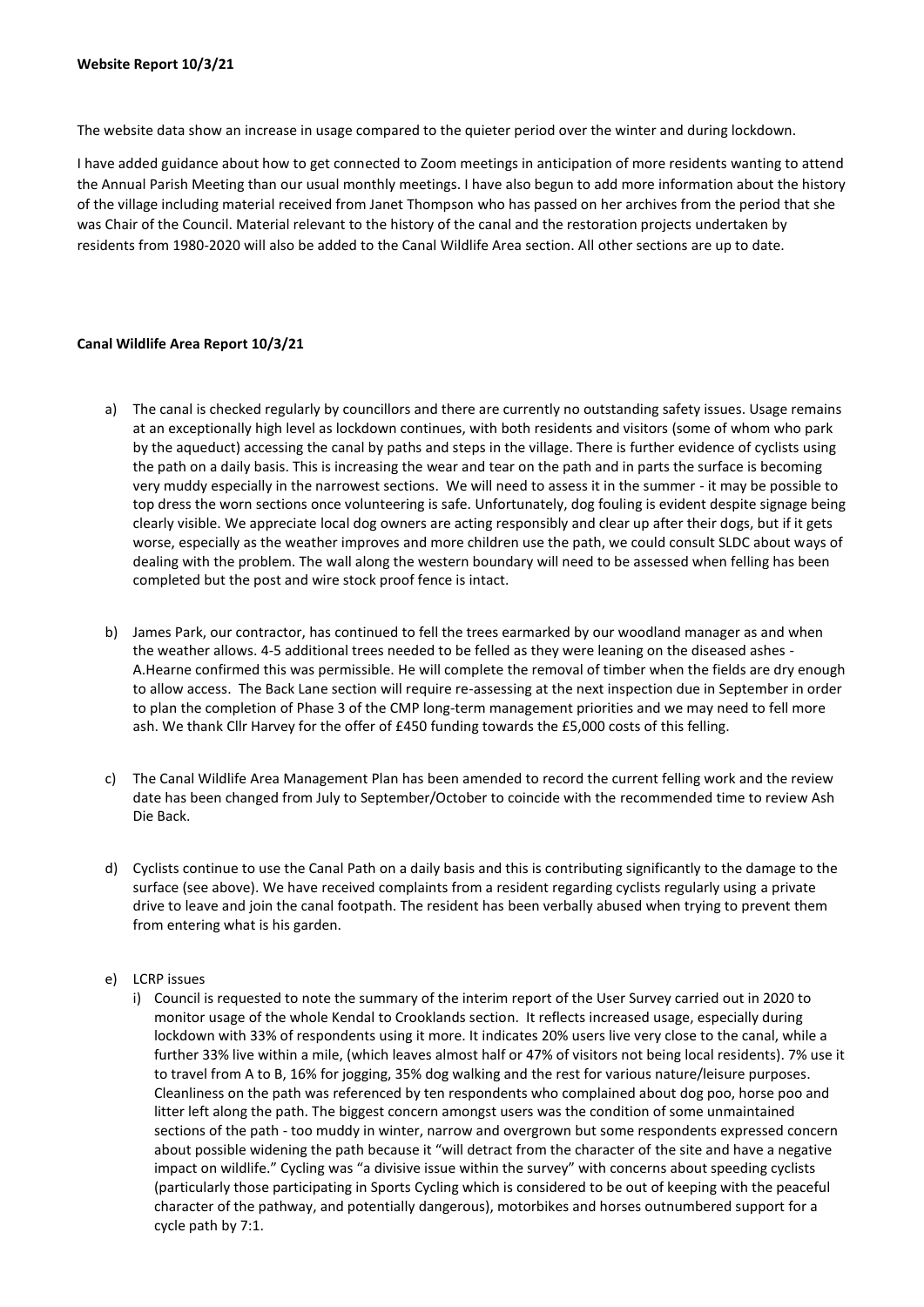- ii) Council is requested to note the information from the Chairman of the Lancaster Canal Trust's January Newsletter and feedback from residents in Stainton: The First Furlong has been drained to assess the damage to the liner and concrete blocks caused by pressure from groundwater. It is currently being refilled but no long-term solution has been found. There are also checks being carried out on the new Stainton to Well Heads Lane path with concerns over the deterioration of the surface and whether the edges which curve down towards the water filled canal are a hazard for cyclists. The new barricades/speed calming measures at Well Heads Lane are proving an unpopular urbanisation of the canal path and ineffective at stopping speeding cyclists.
- iii) Repairs on the CRT owned section of the path over the aqueduct have not been completed yet. We were able to assist in liaising between local residents and LCRP to enable access arrangements to be made.
- iv) Cllrs Holmes, Tanham and Smith attended the Kendal to Lancaster Towpath Trail NLHF Project Steering Group on Wednesday 24th February 2021. There has been no progress made on many open actions due to COVID. This includes the wildflower project which is postponed and there has been no success in finding



funding to improve safety on the Aqueduct steps. There was no information about the problems at Stainton regarding the first furlong and the safety of the footpath. There was a presentation about the proposed "interpretation" of the towpath trail which is under development. There will be large black silhouette Installations in 5 locations including at the aqueduct (probably on CRT land where the existing sign is located) and further waymarkers including one on the field side of Sedgwick Hill Bridge. We requested that the information on the old CRT aqueduct information table be transferred onto the new installation so the information is not lost. We requested information about maintenance of them once installed, but this has not been decided and we reported the difficulty we have experienced getting the current signage repaired. LCRP are still asking for local stories about the canal to include on the trail.

- v) We have received correspondence from Carrie House explaining that she is planning to recruit three longterm "community champions" one for each village at Sedgwick, Hincaster and Stainton. They could support the LCT monitor their areas by identifying maintenance issues, keeping it tidy; they would have a direct line to Canal & River Trust to report any bigger issues. They would be trained and equipped. As the CRT section in Sedgwick is so short (just the aqueduct) and as it is adjacent to our section, it may make sense for us to offer a volunteer to support Carrie in this?
- f) Councillors were invited to attend a meeting with Adam Bunce (2020 Consultancy) and Richard Franks (LCRP) as part of the Feasibility Study of a scheme to convert the entire length of the Lancaster to Kendal Towpath (including the council owned section) into a cycle path. The meeting was recorded but we have not, as promised been provided with a copy of the recording. We explained that when the plan was first discussed in 2016-7, we had been given assurances by LCRP, that the very narrow section in Sedgwick would not be included and that the route would follow the existing cycle path running north-south through the Parish. However, they told us that the current plan, which aims to create a leisure and heritage attraction, now includes the Wildlife Area and the access paths along Back Lane. There were no details about how wide the path would be, although it would be over 2m and possibly 3.5m and no proposed design for the surface. We pointed out that our section is not wide enough for a multi-user path and that in order to widen it to even 2m would mean the destruction of the grass verges which are full of spring bulbs and wild flowers. We were told that the path was intended for leisure cyclists only, not commuters or "fast cycling" and definitely not as a "route to get from A to B". The speed of cyclists would be regulated by calming measures such as barriers and chicanes. We pointed out that this will disappoint several of our residents who have expressed the desire for a safer cycling commuter route to Kendal. No details were given when we queried how such barriers would be able to deter cyclists but remain accessible for wheelchair users and buggies. It is expected that any conflict of use, particularly at narrow pinch points can be solved by cyclists "dismounting or giving way to people on foot." There was a reluctance to accept that we already experience problems with cyclists on the canal path. When we raised the lack of parking in the village as an issue, we were advised that users wishing to access the path at Sedgwick could use the car park at Levens Hall. We responded that as it was so far away, this was not a satisfactory solution.

We summarised the areas of concern as expressed to us by residents at that time and since, together with the concerns we have as landowners: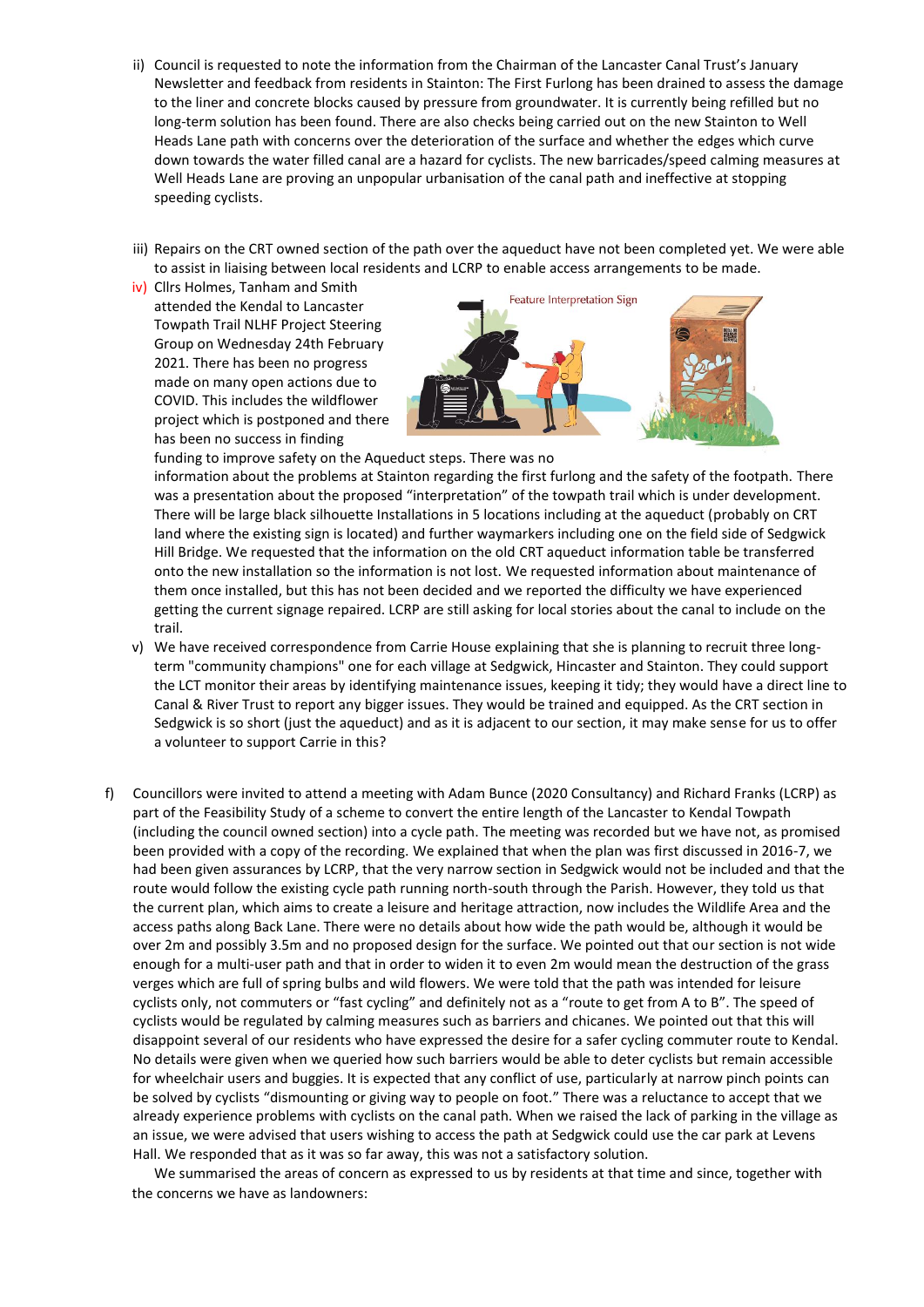- the mixing of cyclists and pedestrians on the narrow section and the inevitable conflict of use this would cause is not acceptable.
- the removal of verges and shrubs along the very narrow section of towpath in the Wildlife Area required to widen the path would be unacceptable
- the introduction of cycle-calming obstacles would be an unacceptable urbanisation of the area
- the widening of access paths would have an unacceptable impact on the centre of the village
- the parking issues caused by an increase in users is unacceptable to residents in the centre of the village
- the indirect implications of a potential increase in the number of visitors eg traffic, litter and anti-social behaviour is a significant concern for residents
- the implications to the council regarding public liability and insurance are a concern
- the lack of arrangements for maintenance is unacceptable

We understand that the scheme cannot go ahead without all 14 landowners' agreeing to sign away their permissive rights but the LCRP are confident that it will be a reality within 6 years, despite there being no funding for compulsory purchase. We asked about how, even if our section were used, the adjacent section past Sedgwick Hill Bridge would be navigated with the steep drop to the road bridge and pointed out that the trail would then have to follow the road anyway for a significant distance to bypass the section destroyed by the A590. Our section is 450m which is far shorter that this section.

 We concluded by stressing that we see no problem in improving the path for pedestrians and better celebrating the heritage of the canal but that we did not support shared use with cyclists; our preferred option being for cyclists to be diverted off our narrow section in the same way as the inevitable diversion over the A590.

 As agreed in February, details of the scheme and the above discussion were included in the newsletter and residents' views invited.

- g) Residents were asked to comment on the proposed LCRP scheme in our newsletter and we have received some feedback. As we expected, the issue is proving both emotive and divisive. Views can be summarised as follows; (a full summary of responses will be given at the meeting.)
	- There is wide support for improving the surface of the path for walkers (especially where the path is not currently made up) and for celebrating the canal's industrial heritage.
	- Several people have expressed support for cyclists being able to use the path and 2 of these said they plan to attend the March meeting to convey their opinions. Getting children who cycle off the road seems to be a major reason for support of the scheme
	- There have been many more comments from those expressing significant concern about allowing cyclists to share the footpath and they share a lack of belief that any calming measures would ever make shared use feasible.
		- $\circ$  Some have reported they have experienced abuse from cyclists and that the wildlife area is the only place they can walk on made up paths, away from traffic.
		- o Some have told us about how hard residents worked to restore the area from a rubbish tip to its current condition.
		- $\circ$  Others see the intrusion into the area by cyclists and removal of the verges as unacceptable. The loss of bulbs planted over the years by different village groups would upset many people.
		- o Residents living close to the aqueduct tell us that there is no space for visitors to park and do not accept that they would use the Levens Hall Car Park as it is over a mile walk away.
		- o One resident questioned whether local infrastructure eg roads, parking, litter bins and public toilets was sufficient to support such a significant development.
		- $\circ$  One resident has asked us to raise the health and safety of cyclists because if the existing path was widened, it would take it to the edge of the very steep embankment.
	- It should also be noted that many people who wanted their views heard, did not wish to attend a virtual meeting

Given that there are neither details about the design and construction of the scheme nor funding in place, coupled with the fact that other landowners are yet to agree to it, it has been proposed that the Council should continue to collate and voice residents' views, but that there is currently no point in carrying out a wider, costly and time-consuming formal consultation with residents. Such a consultation could however take place if a suitably detailed plan is published and if the funding is secured to make it viable. It may also be futile to consult if